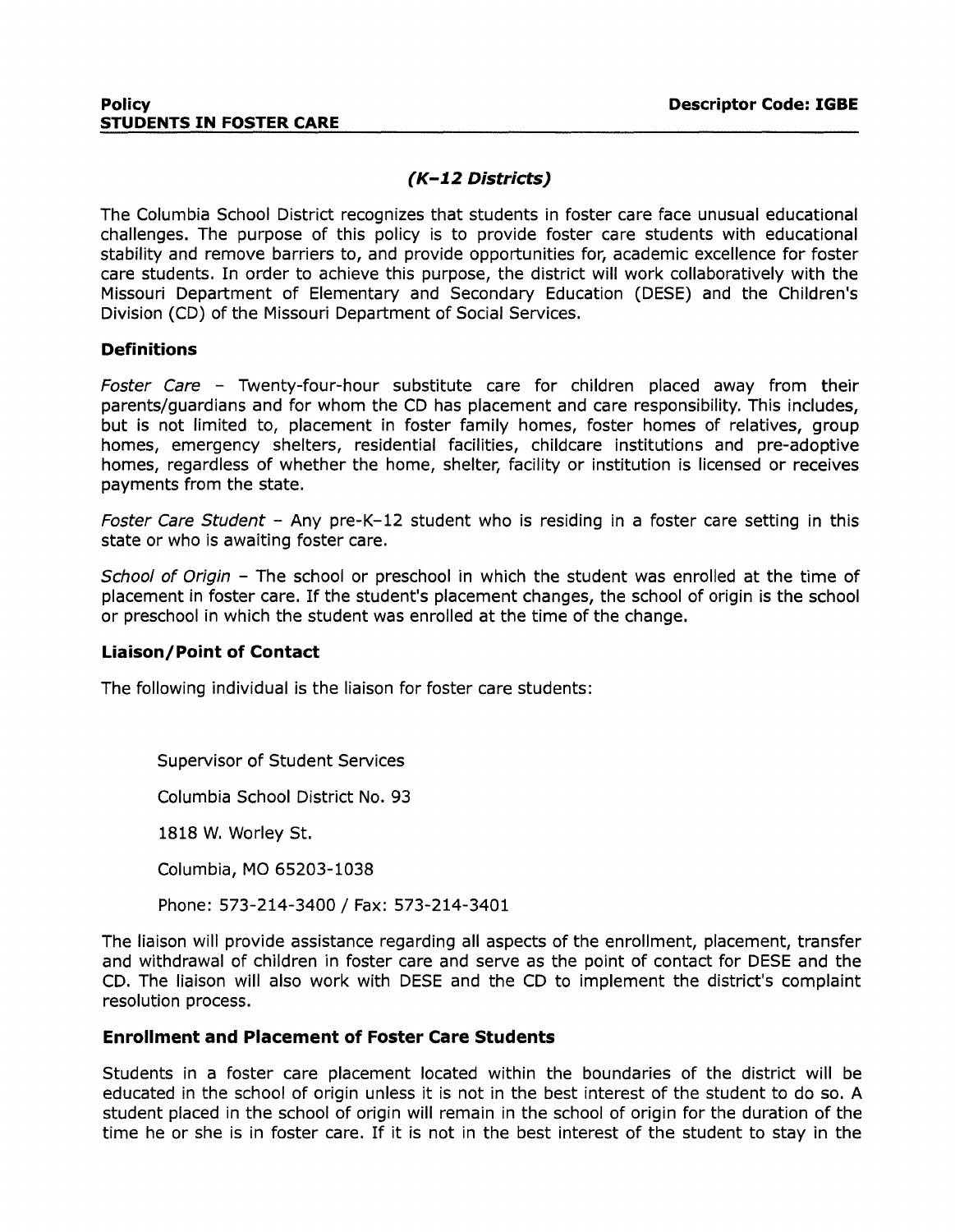school of origin, the Columbia School District will immediately enroll the student, even if the student is unable to produce records normally required for enrollment, and will contact the school of origin to obtain relevant records.

Foster care students who attend school in the district because attending the school of origin was not in their best interest will be initially placed in the same courses and programs the students were in while attending the previous district to the extent this district offers such courses and programs. Such placements may include, but are not limited to: honors classes; vocational, technical and career pathway courses; and International Baccalaureate (IB), Advanced Placement (AP), English Learner (EL), special education and gifted programs. If necessary, the district will waive course or program prerequisites or other preconditions for placement in courses or programs offered at the district. After placement, the district may perform additional evaluations to ensure that the student has been placed appropriately and may change the student's placement after consultation with the student's foster parent.

# **Best-Interest Determination**

## **Placement**

Within three days of the student enrolling, the Columbia Public Schools foster care liaison will organize a meeting or consultation to determine which placement is in the best interest of the student, including appropriateness and proximity. The meeting or consultation will include a representative of the CD; the foster parents; a representative from the school of origin; the parents/guardians and student, if appropriate; and any other person requested by the student, the foster parents or the CD who has a special relationship with the student. These individuals will be considered the best interest determination (BID) team and, using childcentered criteria, including the appropriateness of the current educational setting and proximity to the school in which the student is enrolled at the time, will determine the best placement for the student. Transportation costs will not be a factor. If the BID team cannot reach a consensus regarding the best placement, the representative from the CD will make the final determination.

The district of placement may bill the district of residence for local tax effort in accordance with law.

## **Dispute Resolution**

If the legal, putative or biological parent (parent) or educational decision maker disputes that the placement assigned by the BID team or CD is in the student's best interest, the parent or educational decision maker ("disputant") may contact the liaison to implement the dispute resolution process. The liaison will provide the disputant with a copy of the district's dispute resolution procedures and answer any questions about the resolution process.

## **Transportation**

If the BID team determines that the school of origin is the best placement for a foster care student, the student will be transported to the school of origin in accordance with the transportation plan developed in collaboration with the CD. Transportation will be provided promptly and in a cost-effective manner in accordance with law. If there are additional costs incurred by the school of origin, the costs will be paid by the CD or the district or shared by the CD and the district. Low-cost/No-cost options will be explored and all funding sources will be maximized to ensure costs are not unduly burdensome on one agency.

## **Transportation Disputes**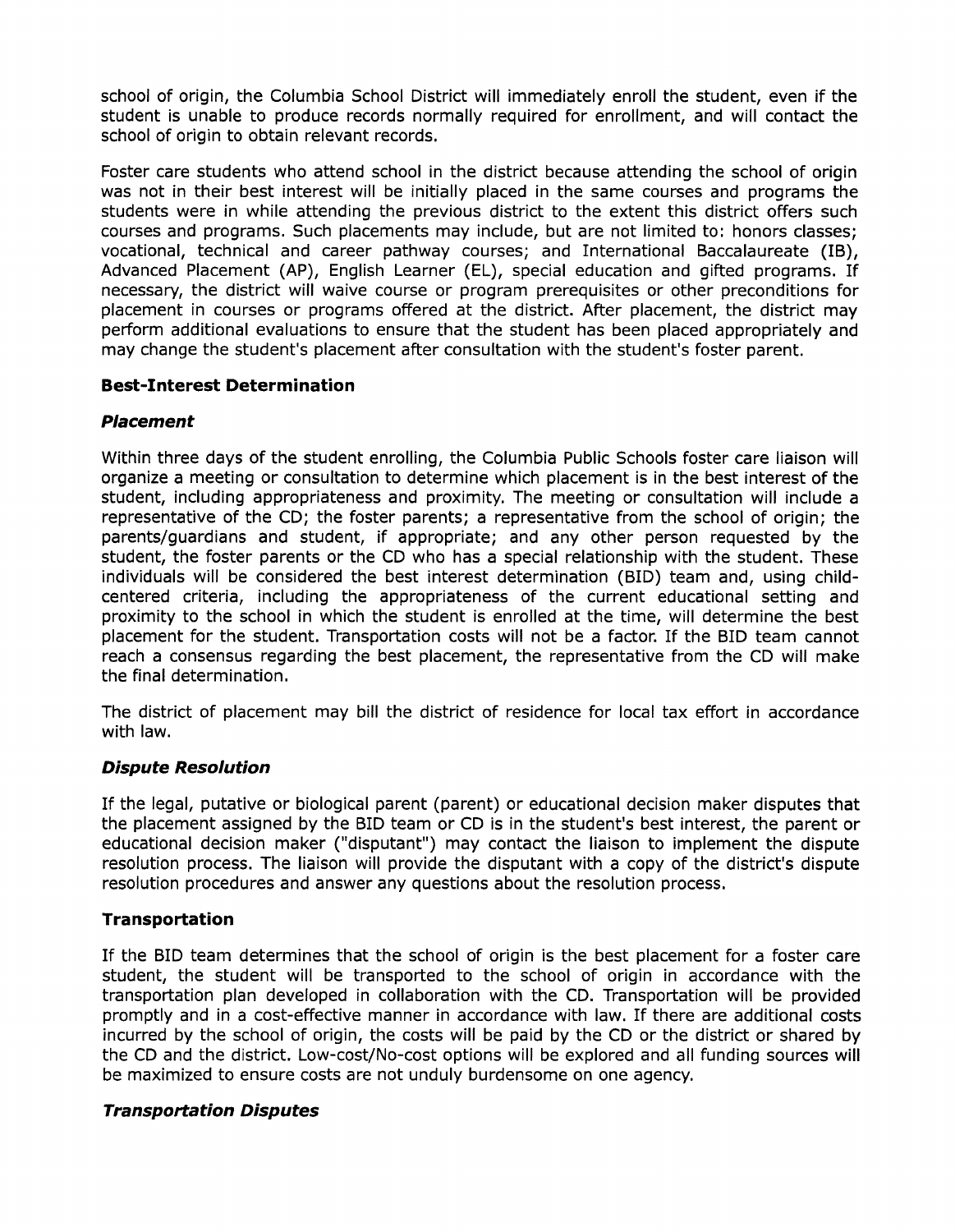Disputes over transportation will be handled in the same manner as disputes over placement.

#### **Records**

The foster care liaison will provide foster parents and other legal guardians access to student records. In accordance with law, the district will allow a child-placement agency access to a foster care student's records for the purposes of assisting the school transfer or placement of a student and fulfilling educational case management responsibilities required by the juvenile officer or by law.

The liaison will ensure that student records are properly transferred between the Columbia School District and any other district from or to which foster students transfer. When a request involves a foster care student, the liaison will:

- 1. Respond within three business days to a request for records by another district, and
- 2. Request records from other districts within two days of enrolling a student.

#### **Attendance**

If a student in foster care is absent from school due to a decision by a court or child-placing agency to change the student's placement or due to a verified court appearance or related court-ordered activity, the grades and credit of the student will be calculated as of the date the student left school, and the district will not lower the student's grade as a result of absence under these circumstances.

#### **Programs and Activities**

The district will encourage foster care students to participate in extracurricular activities and assist them in joining extracurricular activities. Locally imposed application deadlines for participation in extracurricular activities will be waived for foster care students who are otherwise eligible to participate in the activities. Participation in activities governed by the Missouri State High School Activities Association (MSHSAA) will be permitted in accordance with the rules established by MSHSAA. Foster care students are automatically eligible for participation in the district's free nutrition program.

#### **Graduation**

In order to facilitate timely graduation of foster care students, the district will:

- 1. Waive specific courses required for graduation if similar coursework has been satisfactorily completed in another school. If such coursework is not waived, the district will provide reasonable justification for the denial.
- 2. Accept the results of exit exams, end-of-course exams, nationally norm-referenced tests or alternative testing from another school to satisfy district testing requirements related to graduation.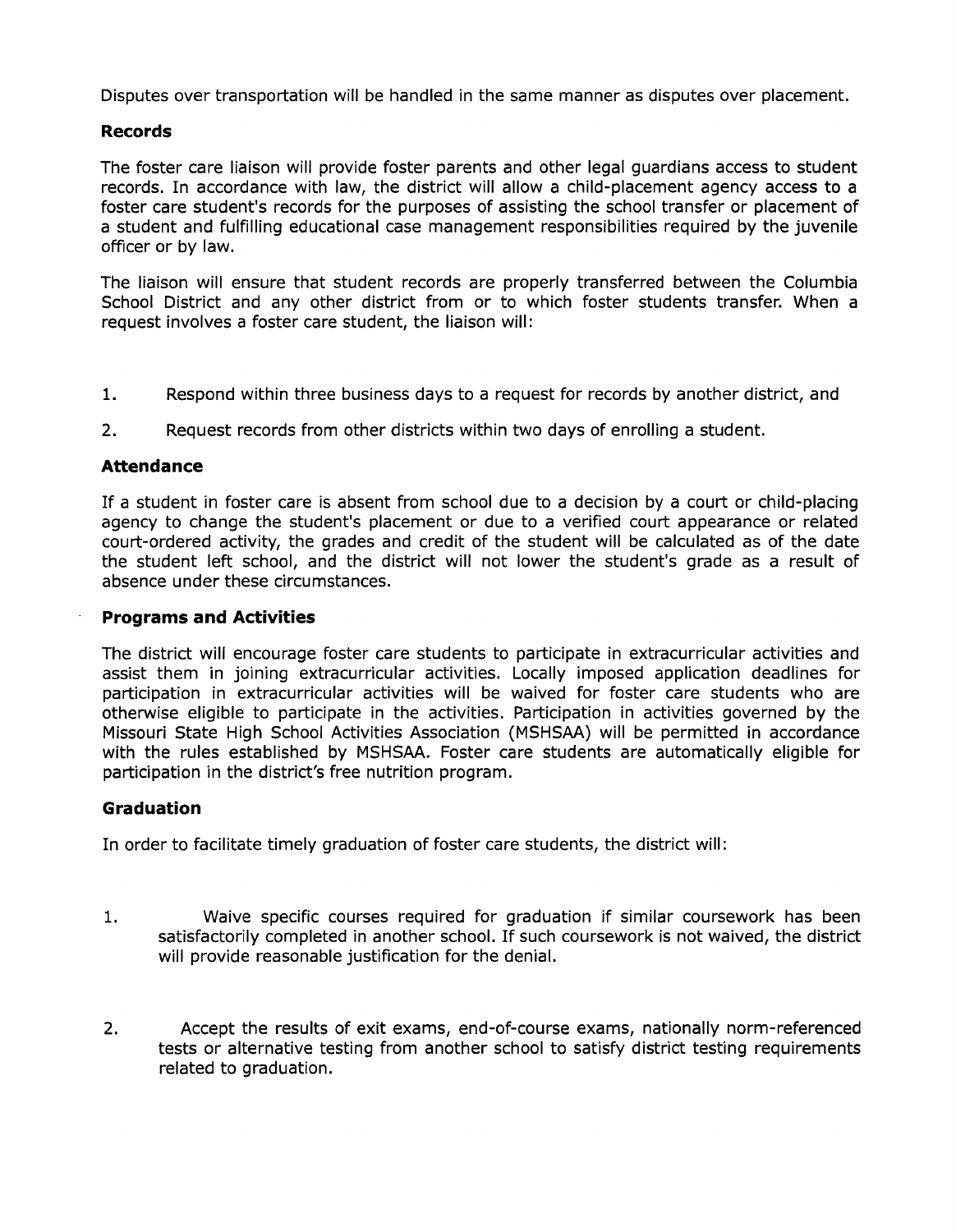3. Accept for credit full or partial coursework completed at the previous school attended in accordance with district policy.

If a foster care student who enrolls in the district at the beginning of or during his or her senior year cannot meet the district's graduation requirements by the end of the senior year, even after all alternatives have been considered, the liaison will contact the student's previous district to determine whether the student is eligible to receive a diploma from the previous school.

The Columbia School District will award a diploma to foster care students who transfer out of the district at the beginning of or during the senior year if, considering all courses, tests and attendance at the school to which the student transferred, the student has met the Columbia School District graduation requirements.

\*\*\*\*\*\*\*

## **Note: The reader is encouraged to check the index located at the beginning of this section for other pertinent policies and to review administrative procedures and/or forms for related information.**

JECB

Columbia Public Schools **Date Adopted: 9/8/2014** Last Revised: 11/12/2018

These references are not intended to be part of the policy itself, nor do they indicate the basis or authority for the board to enact this policy. Instead, they are provided as additional resources for those interested in the subject matter of the policy.

| <b>State Reference</b><br>§160.1990, RSMo.<br>§167.018, RSMo<br>§167.019, RSMo<br>§210.1050, RSMo.<br>§210.760, RSMo. | <b>Description</b><br><b>State Statute</b><br><b>State Statute</b><br><b>State Statute</b><br><b>State Statute</b><br><b>State Statute</b> |                         |                                |
|-----------------------------------------------------------------------------------------------------------------------|--------------------------------------------------------------------------------------------------------------------------------------------|-------------------------|--------------------------------|
|                                                                                                                       |                                                                                                                                            | <b>Policy Reference</b> | <b>Description</b>             |
|                                                                                                                       |                                                                                                                                            | $JCC-1$                 | <b>INTERDISTRICT TRANSFERS</b> |
|                                                                                                                       |                                                                                                                                            | $JO-1$                  | <b>STUDENT RECORDS</b>         |
|                                                                                                                       |                                                                                                                                            | JEC.                    | <b>SCHOOL ADMISSIONS</b>       |
|                                                                                                                       |                                                                                                                                            | <b>JECA</b>             | ADMISSION OF STUDENTS          |
| <b>JECB</b>                                                                                                           | ADMISSION OF NONRESIDENT STUDENTS                                                                                                          |                         |                                |
| JECC-1                                                                                                                | ASSIGNMENT OF STUDENTS TO GRADE                                                                                                            |                         |                                |
|                                                                                                                       | <b>LEVELS/CLASSES</b>                                                                                                                      |                         |                                |
| JED.                                                                                                                  | STUDENT ABSENCES AND EXCUSES                                                                                                               |                         |                                |
| JO                                                                                                                    | <b>STUDENT RECORDS</b>                                                                                                                     |                         |                                |
| <b>Policy Reference</b>                                                                                               | <b>Description</b>                                                                                                                         |                         |                                |
| $JCC-1$                                                                                                               | <b>INTERDISTRICT TRANSFERS</b>                                                                                                             |                         |                                |
| $JO-1$                                                                                                                | <b>STUDENT RECORDS</b>                                                                                                                     |                         |                                |
| JEC.                                                                                                                  | <b>SCHOOL ADMISSIONS</b>                                                                                                                   |                         |                                |
| <b>JECA</b>                                                                                                           | <b>ADMISSION OF STUDENTS</b>                                                                                                               |                         |                                |

ADMISSION OF NONRESIDENT STUDENTS